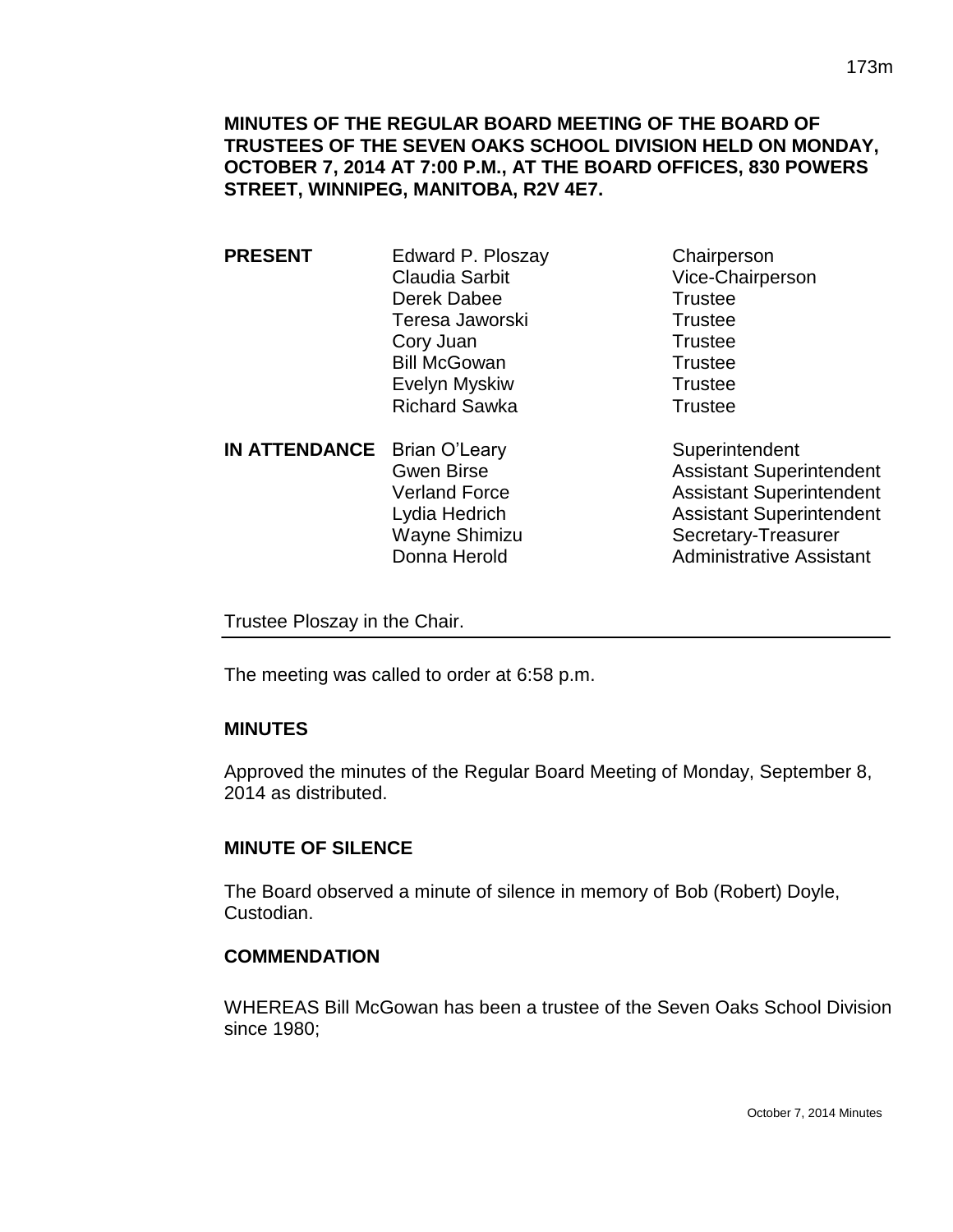WHEREAS Bill McGowan has served the children and community of Seven Oaks through his work as a Trustee, Committee Chair and Board Chair;

WHEREAS Bill has been a passionate advocate for fairness and equity and the welfare of children;

THEREFORE be it resolved that we thank Bill for his contribution and wish him well in all his future endeavours.

# **14-203 Approval of the Agenda**

Myskiw / Dabee That the agenda for this meeting be approved as amended. **Carried**

# **14-204 Moved to Committee of the Whole at 7:02 p.m.**

Sawka / Dabee That the Board move into Committee of the Whole. **Carried**

Trustee Sarbit in the Chair.

# **OFFICERS' REPORT**

**Trustee Juan updated the Board on the MSBA Regional meeting.** 

# **PERSONNEL REPORT**

# **14-205 Superintendents' Personnel Report**

Jaworski / Juan That the Superintendents' Personnel Report be ratified. **Carried**

## TEACHER APPOINTMENTS

Steven Collier was appointed to a full-time (1.00) Limited Teacher-General (Term) contract effective October 3, 2014 (indefinite).

Ida Hawrylyshen was appointed to a full-time (1.00) Limited Teacher-General (Term) contract effective September 2, 2014 to November 4, 2014.

Diane Lafournaise was appointed to a part-time (.125) Limited Teacher-General (Term) contract effective September 9, 2014 to January 29, 2015.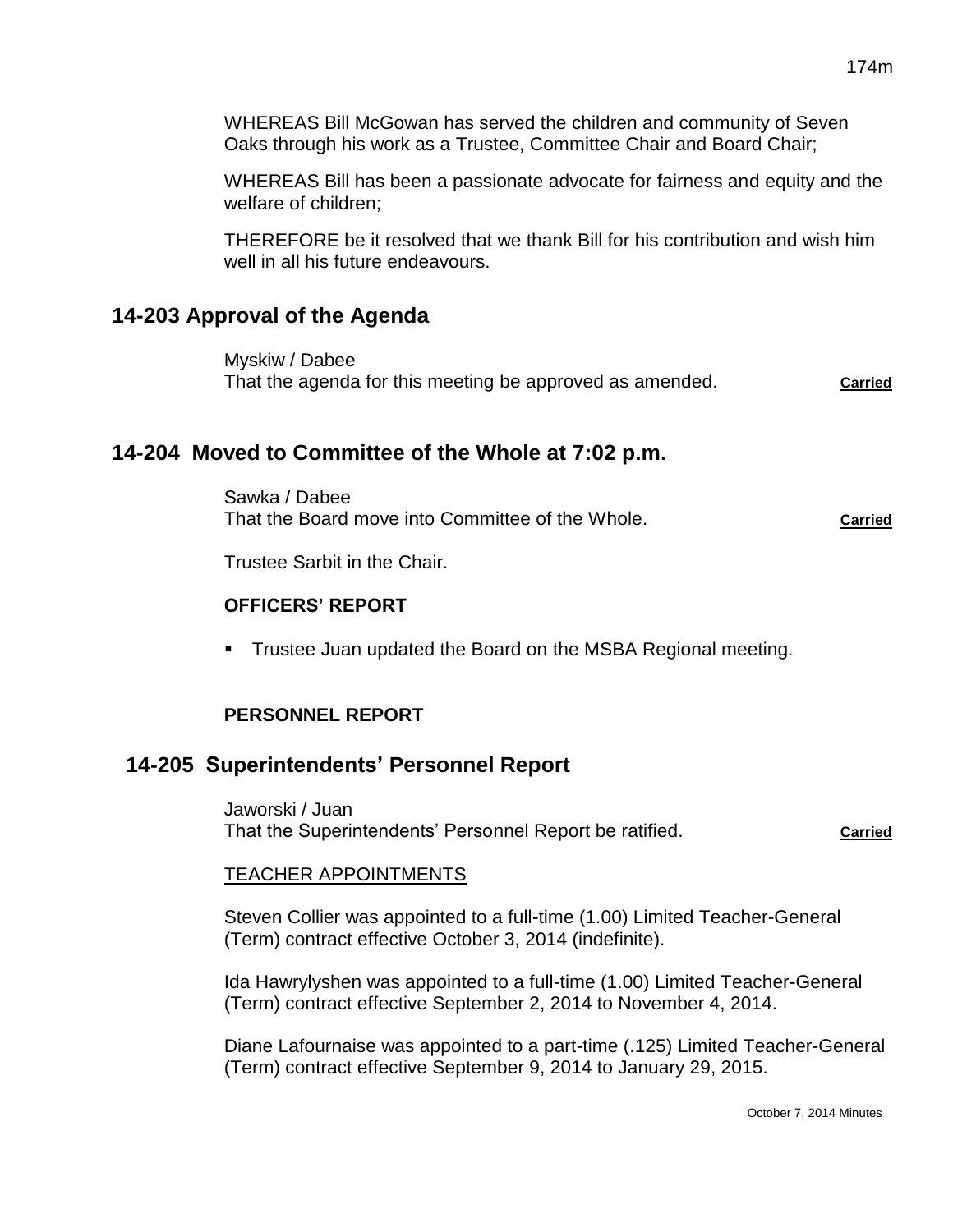#### **PERSONNEL REPORT**

Jane Pogson was appointed to a full-time (1.00) Limited Teacher-General (Term) contract effective September 29, 2014 (indefinite).

#### SUBSTITUTE TEACHER APPOINTMENTS

The following teachers were appointed to Substitute Teacher contracts effective the 2014-2015 school year:

| <b>Philip Bebek</b>      |
|--------------------------|
| Sandi Bjorgum            |
| Lisa Briggs              |
| Carmyn Campbell          |
| Kim Cao                  |
| Donald Chadney           |
| <b>Julie Dyck</b>        |
| Ida Hawrylyshen          |
| Wirlana Holowka          |
| Lisa Humphries           |
| Roxanne Ilagan           |
| <b>Yared Keleta</b>      |
| <b>Madeleine Kettner</b> |

Jordan Laidlaw Scott Reimer Jaclyn Loganberg **Alberta Self** Elliott MacDonald Shanker Singh Mignon Marcaida **Joan Suzuki** Elizabeth Mason Bill Wallace Mike McCheyne **Michelle Wesley** Robert McCormik Lola Whonnock Tyler Muntain Maurice Williams Norma Lee Nelson David Williscroft Aaron Nussbaum Jennifer Wilson Resa Ostrove Kelly Wright Kristen Parkin

**Dina Laforges William Percy** 

#### TEACHER LEAVE OF ABSENCES

Michael Mann was granted a full-time (1.00) leave of absence, as per Article 6.06 of the Board-SOTA Collective Agreement, for the 2014-2015 school year to serve as SOTA President.

Jeffrey Cieszecki was granted a part-time (.50) leave of absence, as per Article 6.06 of the Board-SOTA Collective Agreement, for the 2014-2015 school year to serve as SOTA Vice-President.

## TEACHER DEFERRED SALARY LEAVE

Lara Lee was granted deferred salary leave effective the 2019 – 2020 school year.

## TEACHER PARENTAL LEAVES

Ari Leibl was granted parental leave effective November 26, 2014 to March 15, 2015.

Scott Main was granted parental leave effective September 26, 2014 to October 24, 2014.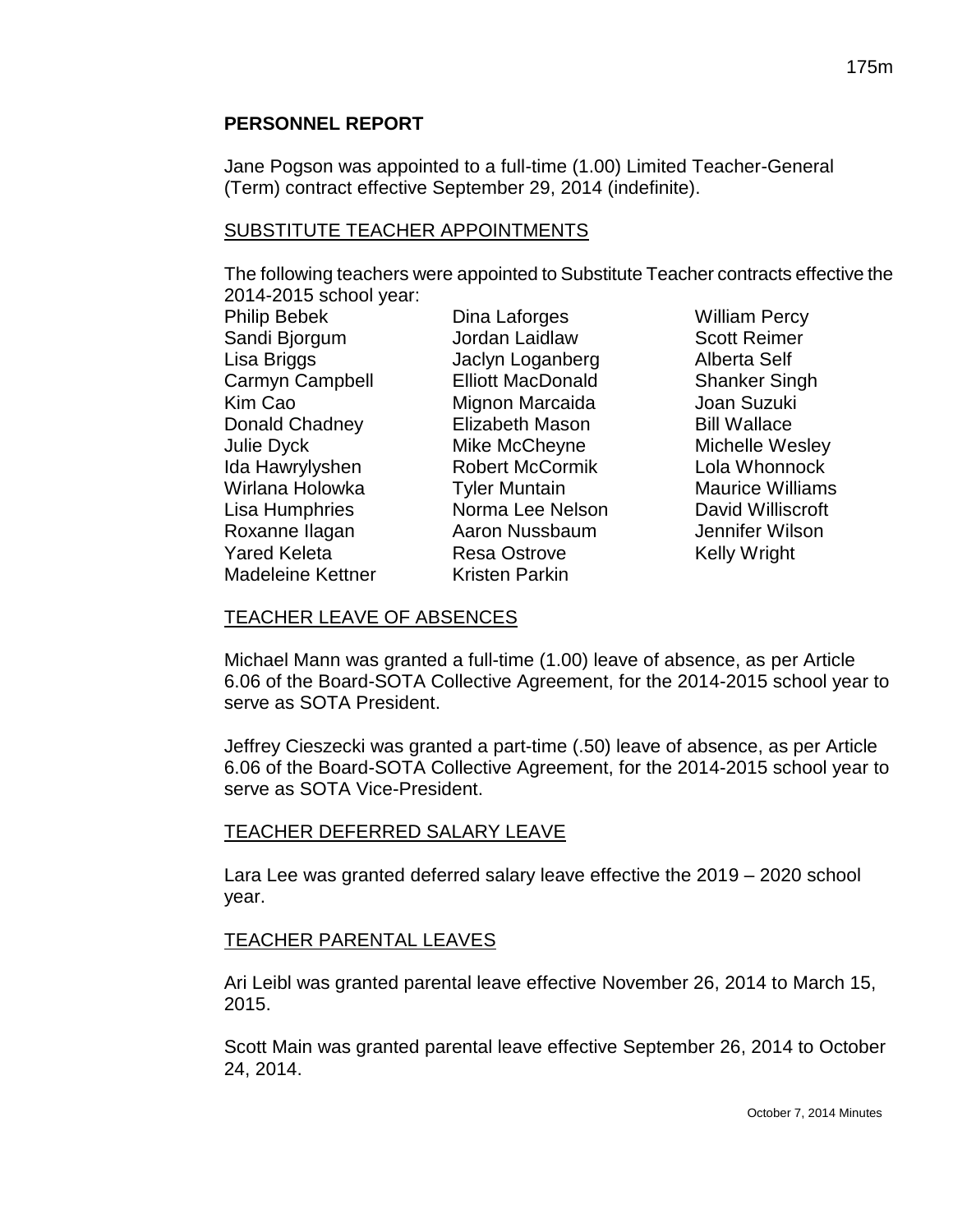# 176m

## **PERSONNEL REPORT**

# TEACHER RETIREMENT

Louise Budworth gave notice of intent to retire effective January 30, 2015.

## EDUCATIONAL ASSISTANT LEAVE OF ABSENCE

Sylvia Furtado was granted a leave of absence, full-time (6.5 hours per day), without pay, effective March 3, 2015 to March 2, 2016.

#### CUSTODIAN APPOINTMENT

Cody Clay was appointed to the position of Custodian, full-time, (8 hours per day) effective September 22, 2014.

## MECHANIC APPOINTMENT

Mike Goran was appointed to the position of Mechanic, full-time, (8 hours per day) effective September 3, 2014.

## CUSTODIAN PARENTAL LEAVE

Angel Quismundo was granted parental leave effective October 14, 2014 to December 23, 2014.

## SECRETARY-CLERICAL TERMINIATION

Joan Halowski was terminated from the position of Accounting Clerk effective September 25, 2014.

## SUPERINTENDENTS' PERSONNEL REPORT MOTION

The following Superintendents' Personnel Report motion was rescinded:

#14-199- Slavomir Federkevic appointment to a part-time (.125) Limited Teacher-General (Term) contract effective September 2, 2014 to January 29, 2015.

# **SUPERINTENDENT'S REPORT**

The following matters were received as information:

- Personnel Matters.
- 2013-2014 Employee Absentee Report.
- 2014-2015 Divisional Plan Update.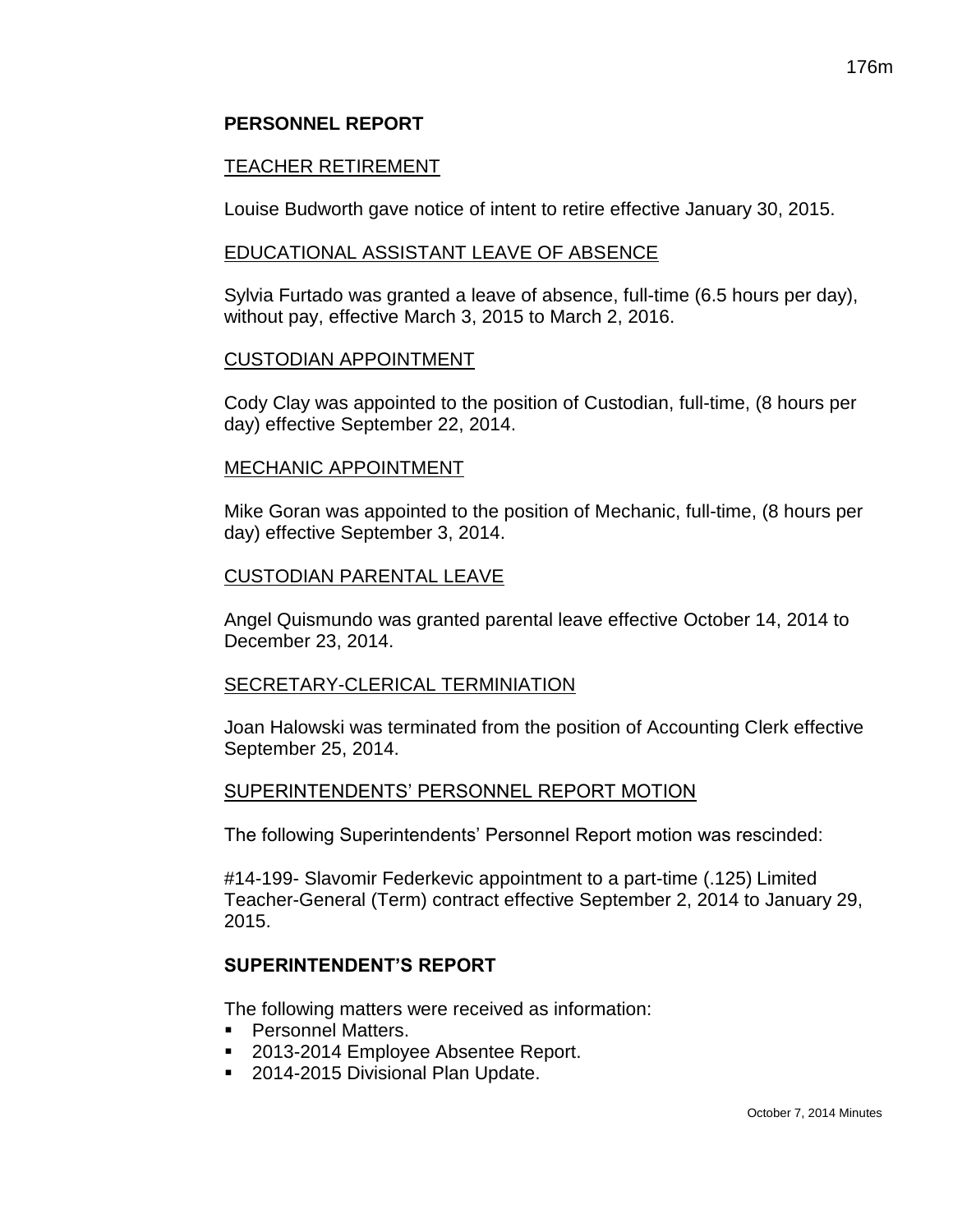## **SUPERINTENDENT'S REPORT**

- Canadian Grade-Level Comparison by Province.
- **Partnership with True North Update.**
- **Kamwokya Update.**

# **14-206 Policy GCBAQ – Maintenance Service Person**

Jaworski / Myskiw That revised Policy GCBAQ be approved for inclusion in the Policy Manual.

**Carried**

# **14-207 Letter of Understanding – Policy GCBAQ**

Juan / McGowan That the Board sign the Letter of Understanding regarding CUPE Local 731 - Policy GCBAQ, Maintenance Service Person. **Carried** Carried

# **14-208 Letter of Understanding – Day Team Leaders**

Dabee / Myskiw That the Board sign the Letter of Understanding regarding CUPE Local 731 - Day Team Leaders. **Carried**

Trustee Ploszay in the Chair.

# **14-209 Donation – Seven Oaks Education Foundation**

Juan / Myskiw

That the Seven Oaks School Board donate \$10,000.00 to the Seven Oaks Education Foundation Inc. in recognition of Trustee Bill McGowan's 34 years of service to the children of the community of Seven Oaks School Division. **Carried**

# **14-210 By-Law No. 4-2014**

Dabee / Juan

That By-Law No. 4-2014 for the purpose of borrowing the sum of \$8,220,100.00 Dollars for the purpose of the Victory School Stand Alone Childcare (\$368,600.00), Garden City Collegiate East Wing Exterior Wall Replacement (\$614,600.00), New Dual K-8 Amber Trails School (\$6,758,600.00), Maples Collegiate Cooling Tower Replacement (\$80,100.00), Maples Collegiate Roof Replacement Phase 1 (\$238,200.00), Portable Classrooms at Arthur E. Wright, O.V. Jewitt and James Nisbet (\$82,000.00) and Portable Classrooms at Belmont, Leila North, Arthur E. Wright and O.V. Jewitt (\$78,000.00) be given first reading. **Carried**

October 7, 2014 Minutes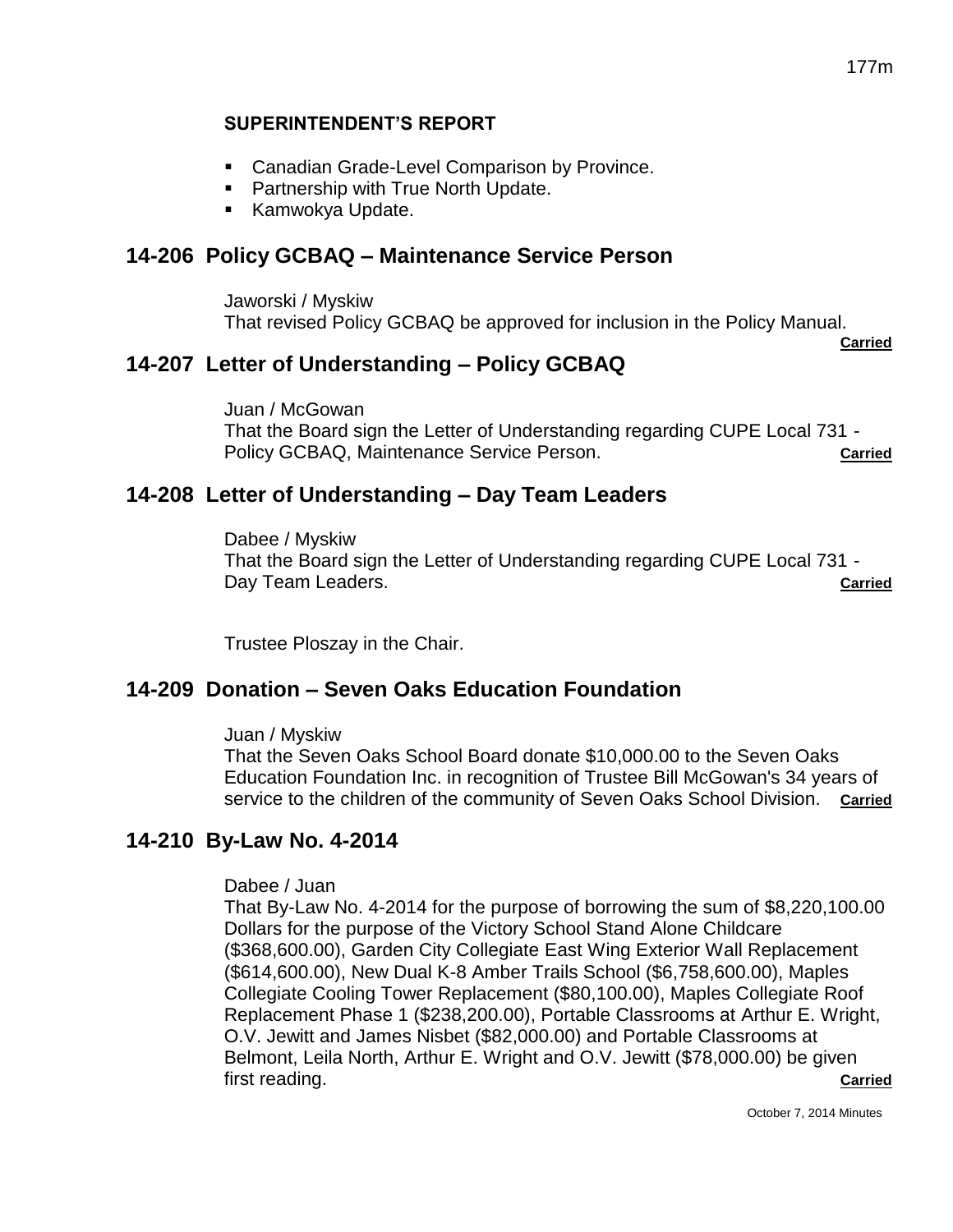# **14-211 2014-2015 Board Calendar**

# Sarbit / Juan

That the following changes be made to the 2014-2015 Board Calendar:

- Informal meeting on Monday, November 17, 2014 be changed to a Regular Board meeting.
- Regular Board meeting on Monday, November 24, 2014 be changed to an Informal Board meeting and moved to Tuesday, November 25, 2014.

# **CONSENT AGENDA**

# **14-212 Consent Agenda**

Jaworski / Sawka That the Consent Agenda be approved. **Carried Carried Carried** 

#### SMS Engineering Ltd. Invoice No. 51409

That Invoice No. 51409 for the Maples Collegiate Commons Addition project in the amount of \$2,570.40 be paid to SMS Engineering Ltd.

## Bockstael Construction Ltd. Certificate of Payment No. 15

That Certificate of Payment No. 15 for the New Amber Trails School project in the amount of \$1,735,915.67 be paid to Bockstael Construction Ltd.

## Statutory Holdback on Bockstael Construction Ltd. Certificate of Payment No. 15

That the Statutory Holdback on Bockstael Construction Ltd. Certificate of Payment No. 15 for the New Amber Trails School project in the amount of \$134,047.54 be paid to the Seven Oaks School Division/Bockstael Construction account.

## Bockstael Construction Ltd. Certificate of Payment No. 16

That Certificate of Payment No. 16 for the New Amber Trails School project in the amount of \$1,487,482.55 be paid to Bockstael Construction Ltd.

## Statutory Holdback on Bockstael Construction Ltd. Certificate of Payment No. 16

That the Statutory Holdback on Bockstael Construction Ltd. Certificate of Payment No. 16 for the New Amber Trails School project in the amount of \$114,863.52 be paid to the Seven Oaks School Division/Bockstael Construction account.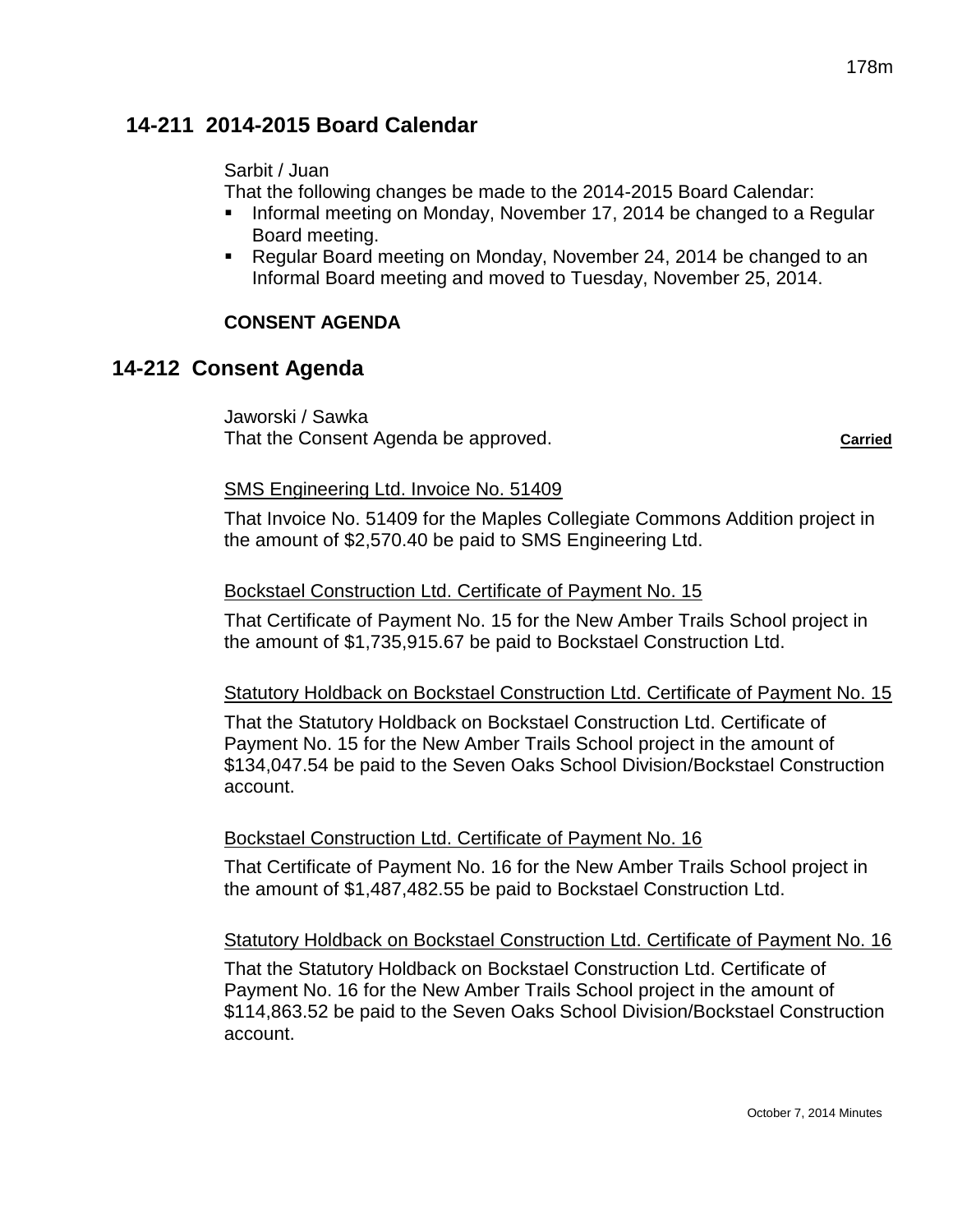# **CONSENT AGENDA**

#### Landmark Planning & Design Inc. Invoice No. 3236

That Invoice No. 3236 for the MET School Relocation project in the amount of \$194.25 be paid to Landmark Planning & Design Inc.

#### M. Block & Associates Invoice No. W-2014-175

That Invoice No. W-2014-175 for the New Amber Trails School project in the amount of \$483.00 be paid to M. Block & Associates.

#### Prairie Architects Inc. Invoice No. 4382

That Invoice No. 4382 for the New Red River School project in the amount of \$80,563.15 be paid to Prairie Architects Inc.

#### Prairie Architects Inc. Invoice No. 4379

That Invoice No. 4379 for the New Amber Trails School project in the amount of \$15,201.19 be paid to Prairie Architects Inc.

#### Prairie Architects Inc. Invoice No. 4387R1

That Invoice No. 4387R1 for the R.F. Morrison Addition project in the amount of \$18,268.74 be paid to Prairie Architects Inc.

## QCA Building Envelope Ltd. Invoice No. 578

That Invoice No. 578 for the New Amber Trails School project in the amount of \$367.50 be paid to QCA Building Envelope Ltd.

#### Pinchin Environmental Invoice No. 272069

That Invoice No. 272069 for the Garden City Collegiate East Wall/Roof Replacement project in the amount of \$997.50 be paid to Pinchin Environmental.

#### Number TEN Architectural Group Invoice No. 13551

That Invoice No. 13551 for the MET School Relocation project in the amount of \$13,150.44 be paid to Number TEN Architectural Group.

#### Architectural Testing Inc. Invoice No. 186257

That Invoice No. 186257 for the Garden City Collegiate East Wall/Roof Replacement project in the amount of \$1,292.81 be paid to Architectural Testing Inc.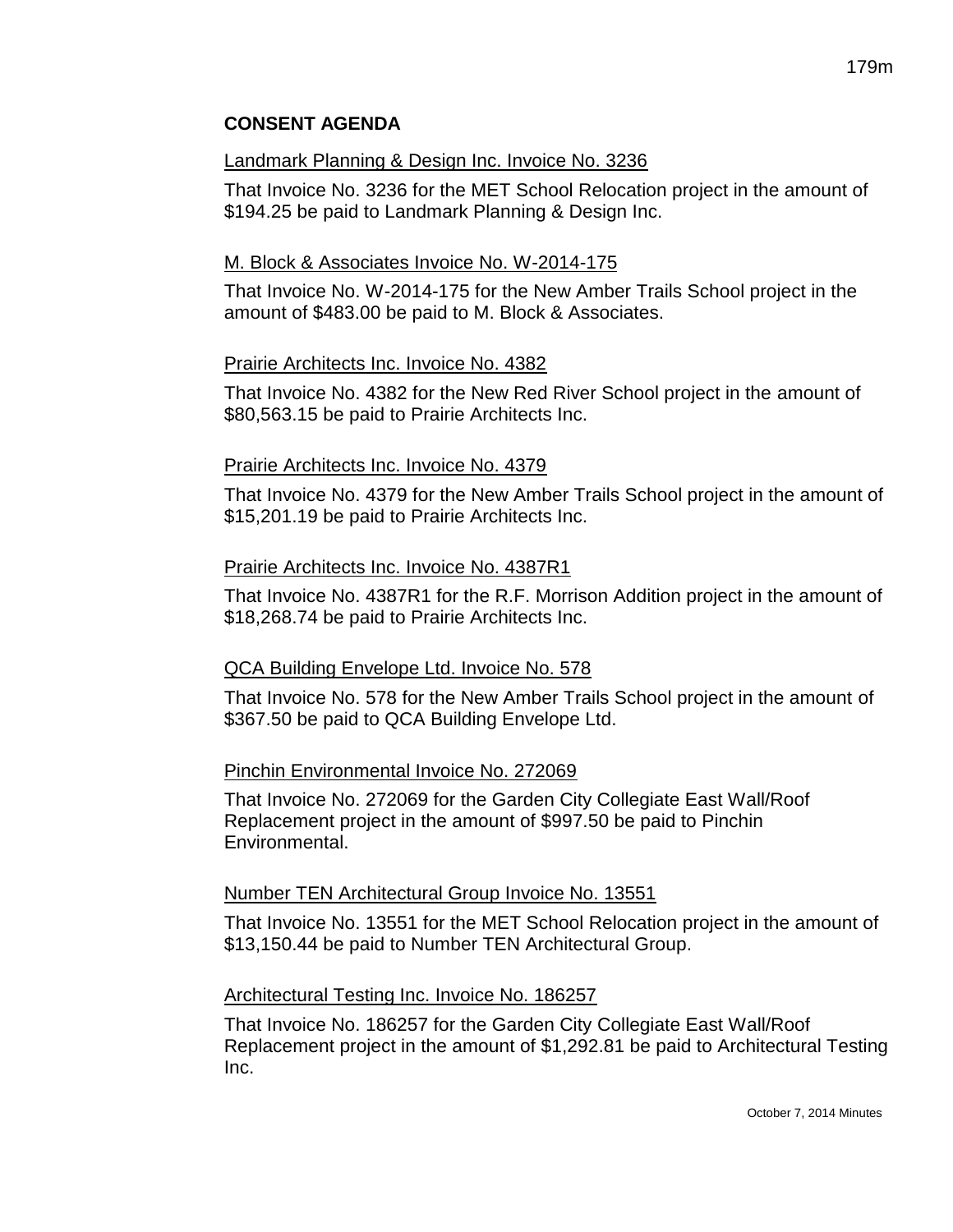# **CONSENT AGENDA**

#### Gateway Construction & Engineering Certificate of Payment No. 11

That Certificate of Payment No. 11 for the Victory Site Day Care project in the amount of \$69,238.62 be paid to Gateway Construction & Engineering.

# Statutory Holdback Gateway Construction & Engineering Certificate of Payment No. 11

That the 7.5% Statutory Holdback on Certificate of Payment No. 11 for the Victory Site Day Care project in the amount of \$5,346.61 be paid to the Seven Oaks School Division/ Gateway 441 account.

#### Integrated Designs Inc. Invoice No. 3213

That Invoice No. 3213 for the New École Rivière-Rouge School project in the amount of \$1,837.50 be paid to Integrated Designs Inc.

#### Gardon Construction Ltd. Certificate of Payment No. 8

That Certificate of Payment No. 8 for the FY14 Portables at Belmont and West St. Paul Schools in the amount of \$852.08 be paid to Gardon Construction Ltd.

#### Bockstael Construction Ltd. Certificate of Payment No. 14

That Certificate of Payment No. 14 for the Maples Collegiate Commons Addition project in the amount of \$316,797.59 be paid to Bockstael Construction Ltd.

## Statutory Holdback on Certificate of Payment No. 14

That the 7.5% Statutory Holdback on Certificate of Payment No. 14 for the Maples Collegiate Commons Addition project in the amount of \$24,463.13 be paid to the Seven Oaks School Division/Bockstael 449 account.

#### Canotech Consultants Ltd. Certificate of Payment No. 2

That Certificate of Payment No. 2 for the Garden City Collegiate East Wall/Roof Replacement project in the amount of \$252,001.71 be paid to Canotech Consultants Ltd.

#### Statutory Holdback on Certificate of Payment No. 2

That the 7.5% Statutory Holdback on Certificate of Payment No. 2 for the Garden City Collegiate East Wall/Roof Replacement project in the amount of \$19,459.59 be paid to the Seven Oaks School Division/Canotech Consultant 454 account.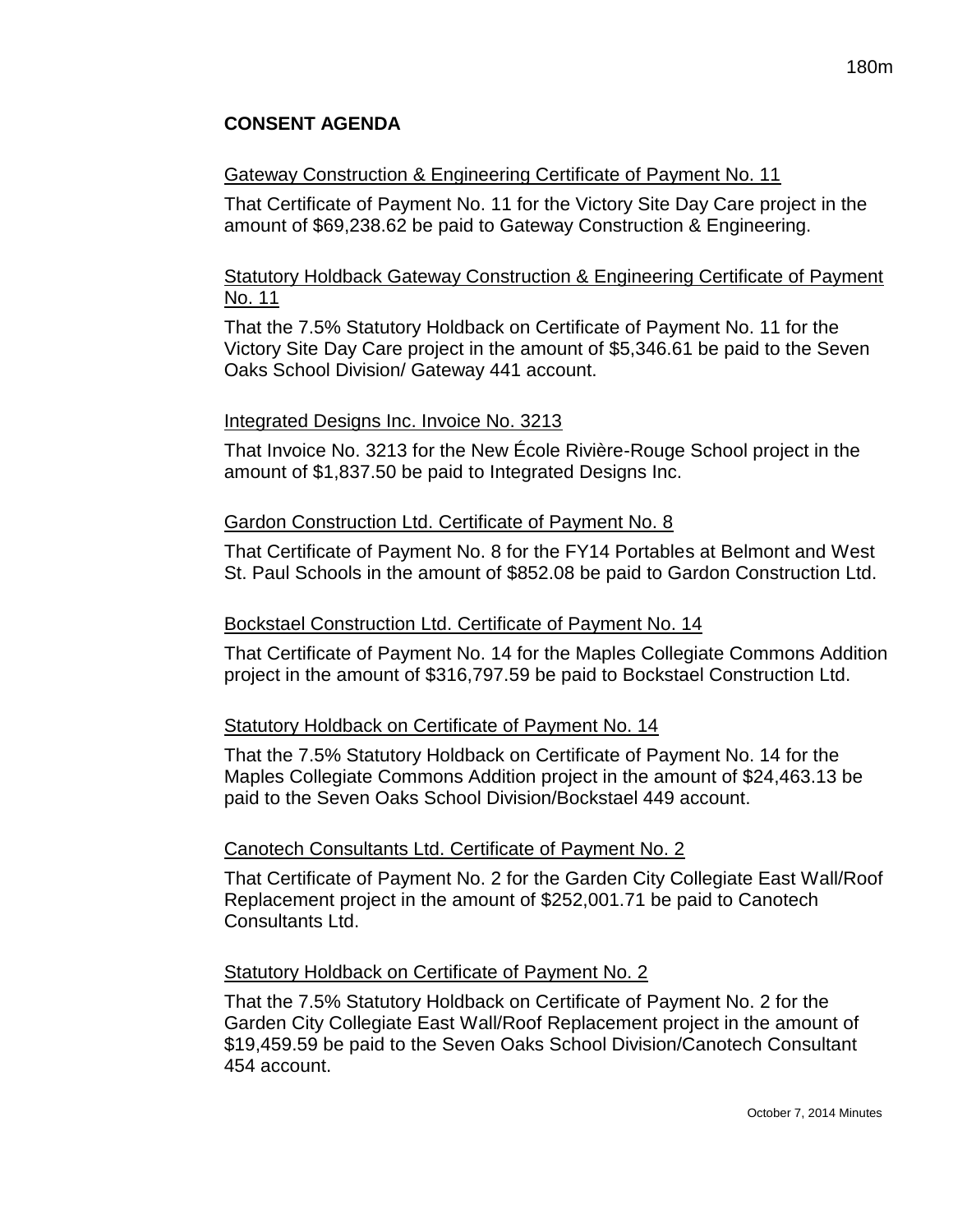# **CONSENT AGENDA**

#### Prairie Architects Inc. Invoice No. 4408

That Invoice No. 4408 for the New École Rivière-Rouge project in the amount of \$80,985.23 be paid to Prairie Architects Inc.

#### Prairie Architects Inc. Invoice No. 4402

That Invoice No. 4402 for the New Amber Trails School project in the amount of \$15,265.33 be paid to Prairie Architects Inc.

#### Prairie Architects Inc. Invoice No. 4411

That Invoice No. 4411 for the RF Morrison Addition project in the amount of \$18,268.74 be paid to Prairie Architects Inc.

#### Stantec Consulting Invoice No. 893063

That Invoice No. 893063 for the Garden City Collegiate East Wall/Roof Replacement project in the amount of \$15,521.59 be paid to Stantec Consulting.

#### Expenditure Listing to September 30, 2014

That cheques #2150356 to #2150673, and #871 to #878, US cheques #215007 to #215018, direct deposits #20150625-20151394, and pre-authorized debits #2015019-2015032 in the amount of \$3,259,333.30 be approved.

## **CONFERENCE REPORTS**

David Ingram, Principal, Forest Park School. COSL - Leading and Learning Conference, February 13 and 14, 2014 - Winnipeg, Manitoba.

Jacky Molyneux, Teacher Team Leader - Advancing Community Schools. Manitoba Nature Summit, September 12, 2014 - Camp Manitou.

## **CORRESPONDENCE**

- Keith Thomas, Risk Manager, Manitoba School Boards Association. Student Incident Report.
- Lindsay Oster, Principal Architect, Prairie Architects Inc., École Rivière-Rouge pre-qualification results.
- Joanna Blais, Director, Manitoba Education, Program and Student Services Branch. Attendance reporting process.
- Manitoba Education, School Programs Division. Information Bulletins for Provincial Tests. Policies and Procedures for Provincial Tests.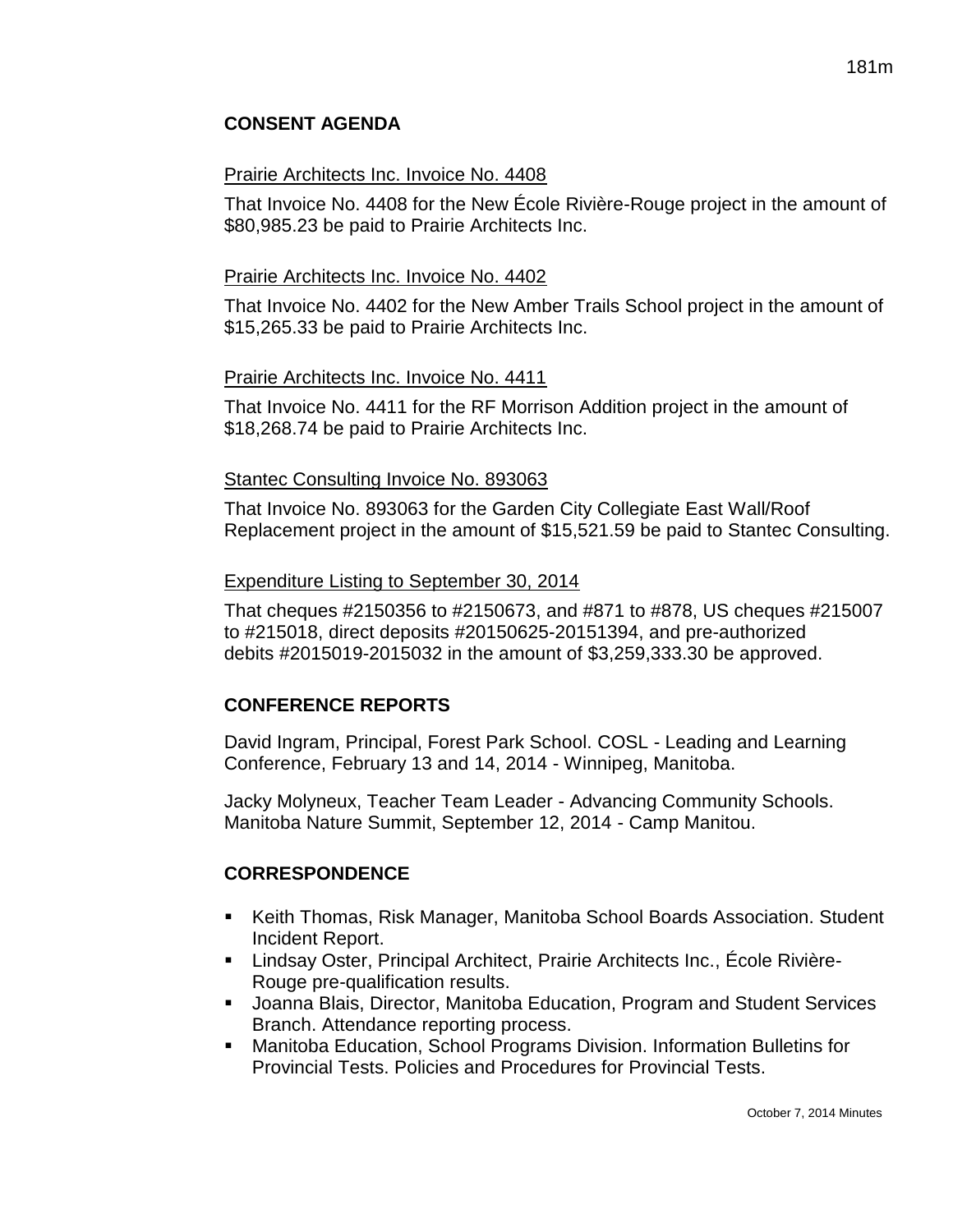- Keith Thomas, Risk Manager, Manitoba School Boards Association. Bus Drivers and Bullying Prevention.
- Red River Valley School Division News Release. Red River Valley School Division has been selected to receive a *Shifting Minds National Award* from C21 Canada: Canadians for 21st Century Learning and Innovation.
- Floyd Martens, President, Manitoba School Boards Association. Membership Survey Results.
- Winnipeg Regional Health Authority. School-Based Immunization Programs.
- Andrea Lawson, Public Schools Finance Board. R.F. Morrison Addition Approval to proceed with survey.
- **Prairie Architect. R.F. Morrison Addition Drawings.**
- Glen Hallick, Selkirk Journal. Article: "Garcea challenging Henley for WSP mayor's chair".
- R. Kachur, City Clerk, City of Winnipeg. Subdivision & Rezoning 630-640 Jefferson Avenue.
- Jeffery Moroz, Stantec Architecture Ltd. Garden City Collegiate East Wall/Roof Replacement Change Orders #09, 10, 11 and13.
- Angela Williams, President CUPE Local 949. Notice of resignation from position as President of CUPE Local 949. Merle Cox and Deenna Brown will act on behalf of the union until membership elects a new President in October.
- John Wassenaar, Number TEN Architectural Group. Maples Collegiate Commons Change Order #42, 43, 44, 45, 46, and 47.
- **Province of Manitoba News Release** 
	- Province Announces New Opportunities for High School Students to Train for Good Jobs.
	- Province Announces Expansion To Manitoba Institute of Trades and Technology.
	- Government Promotes Good Jobs for Manitobans During Disability Employment Awareness.
- Manitoba School Boards Association. 2014 Election Resource Package.
- Manitoba School Boards Association Arbitration Bulletins:
	- $\bullet$  No. 1-2014 Teacher.
	- No. 1-2014 Support Staff.
- **Brent Olynyk, RM of West St. Paul. Public Election Forums 2014.**
- Jamie Kozak, Prairie Architects Inc. Amber Trails Change Order #35 and 44.
- Carlos Gamerio, City of Winnipeg. Subdivision & rezoning of 630, 632, 636 and 640 Jefferson Avenue was approved by Council at the September  $24<sup>th</sup>$ meeting.
- John Weselake, Public Schools Finance Board:
	- RF Morrison Three Classroom Addition Proceed to Design Development Drawings.
	- Garden City Collegiate Addition & Renovation Project Authorization.